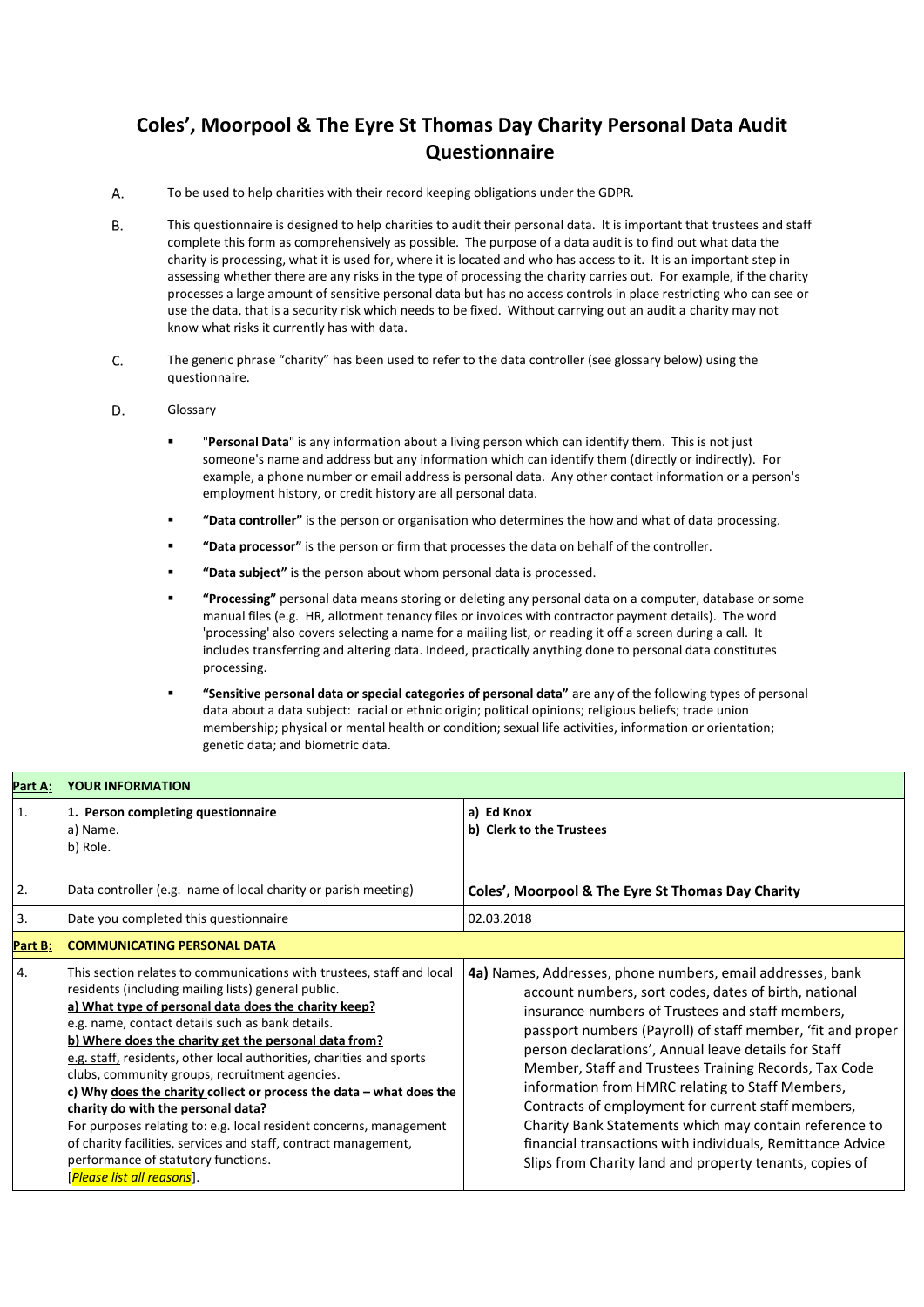|         | d) Who does the charity disclose personal data to?<br>E.g. the public, trustees, staff and contractors carrying out the work<br>of the charity, pension providers, HMRC, credit reference agencies,<br>recruitment agencies, prospective employers<br>e) Do the charity or parish meeting minutes contain personal data?<br>f) Does the charity ever send personal data overseas and if so<br>where to and to which organisation? This might include overseas<br>companies providing database or email services.<br>e.g. do any of your suppliers use 'cloud storage' and if so do you<br>know where the personal data is located?<br>g) Does the charity collect any sensitive personal data?<br>Race, Ethnic Origins, Religious and philosophical beliefs, trade union<br>membership details, genetic data, biometric data, sex life activities,<br>sexual information, sexual orientation and health records.<br>h) If so for what reason?<br>e.g. for safeguarding compliance; physical or mental health data<br>relating to staff; racial and ethnic origin relating to equal<br>opportunities monitoring.<br>[Please list anything else] | cheques banked by the charity from individuals, tenancy<br>agreements between charity and land/property tenants,<br>Wage Slips of employee, email communications between<br>trustees.<br>4b) Staff, Trustees, Charities, Local Community Groups, District &<br>County Charity, Parish Charity's Solicitor, land/property<br>tenants, emails from members of the public.<br>4c) local resident concerns, management of charity facilities,<br>services and staff, contract management, performance of<br>statutory functions.<br>4d) The Charity only discloses personal data where necessary to the<br>following the public, trustees, staff and contractors<br>carrying out the work of the charity, pension providers,<br>HMRC, district & County Charity, District and County<br>Trustees<br>4e) The historic minutes of the Parish Charity from December 5 <sup>th</sup><br>1894 to the present day contain numerous references to<br>personal individuals (some of whom will/may now be<br>deceased). Future Minutes shall not contain names or<br>information identifying anyone who is not a member of the<br>parish charity or its employees.<br>4F) No, nothing is sent overseas<br>4G) No, the charity does not hold any of this information, however,<br>the Coles', Moorpool, The Eyre St Thomas Day Charity, for<br>which the council is corporate trustee for, may hold some<br>health and financial hardship records, these are held only<br>by the clerk and kept discrete and private, this will be<br>covered by separate questionnaire for the Charity.<br>4H) As per 4G one of the key purposes of the charity is to help<br>individuals in need due to financial or health hardship and<br>requires a certain amount of sensitive personal data to be<br>able to meet its duties (as, when and if a person<br>approaches the charity for assistance) |
|---------|------------------------------------------------------------------------------------------------------------------------------------------------------------------------------------------------------------------------------------------------------------------------------------------------------------------------------------------------------------------------------------------------------------------------------------------------------------------------------------------------------------------------------------------------------------------------------------------------------------------------------------------------------------------------------------------------------------------------------------------------------------------------------------------------------------------------------------------------------------------------------------------------------------------------------------------------------------------------------------------------------------------------------------------------------------------------------------------------------------------------------------------------|---------------------------------------------------------------------------------------------------------------------------------------------------------------------------------------------------------------------------------------------------------------------------------------------------------------------------------------------------------------------------------------------------------------------------------------------------------------------------------------------------------------------------------------------------------------------------------------------------------------------------------------------------------------------------------------------------------------------------------------------------------------------------------------------------------------------------------------------------------------------------------------------------------------------------------------------------------------------------------------------------------------------------------------------------------------------------------------------------------------------------------------------------------------------------------------------------------------------------------------------------------------------------------------------------------------------------------------------------------------------------------------------------------------------------------------------------------------------------------------------------------------------------------------------------------------------------------------------------------------------------------------------------------------------------------------------------------------------------------------------------------------------------------------------------------------------------------------------------------------------------|
| Part C: | SUPPLIERS, COMPANIES, AND OTHER ORGANISATIONS THE<br><b>CHARITY CONTRACTS WITH</b>                                                                                                                                                                                                                                                                                                                                                                                                                                                                                                                                                                                                                                                                                                                                                                                                                                                                                                                                                                                                                                                             |                                                                                                                                                                                                                                                                                                                                                                                                                                                                                                                                                                                                                                                                                                                                                                                                                                                                                                                                                                                                                                                                                                                                                                                                                                                                                                                                                                                                                                                                                                                                                                                                                                                                                                                                                                                                                                                                           |
| 5.      | About individuals or representatives of organisations which supply<br>us with services such as for charity repairs, or with whom we are in<br>contact<br>a) Who does the charity keep personal data about?<br>e.g. tradesman, recruitment agencies, surveyors, architects, builders,<br>suppliers, advisers, payroll processors.<br>[Please list any others]<br>b) What type of personal data does the charity keep?<br>e.g. name, contact details, qualifications, financial details, details of<br>certificates and diplomas, education and skills.<br>[Please list any others]<br>c) Where does the charity get the data from?<br>e.g. the individuals, suppliers.<br>[Please list any others]<br>d) Why does the charity collect or process the data?<br>e.g. charity property maintenance and repairs and management of<br>charity facilities, pay and manage staff.<br>[Please list any other reasons].                                                                                                                                                                                                                                  | 5a) Grounds Maintenance Contractors for grass and hedge cuttings (Ulyetts<br>& Hewitts), Members of the Public who volunteer their time on<br>grounds maintenance (Barrie Doyle), Notts Associations of Local<br>Councils, , Foy & Co Solicitors Land tenants,<br><b>5B)</b> Contact Name, email and phone number for Solicitor, Grounds<br>Maintenance Volunteer, Grounds Maintenance Contractors.<br>Insurance details of Contractors, for the Tradesmen we also hold<br>bank detail information for payment<br>5C) The representatives from the companies mentioned in 5B<br>5D) To be able to manage charity land, facilities, equipment, property etc<br>and to be able to meet legal requirements for managing these<br>assets, to be able to pay the tradesman and companies who<br>provide the services to the charity.                                                                                                                                                                                                                                                                                                                                                                                                                                                                                                                                                                                                                                                                                                                                                                                                                                                                                                                                                                                                                                           |
|         | Part D: GENERAL QUESTIONS ABOUT PERSONAL DATA                                                                                                                                                                                                                                                                                                                                                                                                                                                                                                                                                                                                                                                                                                                                                                                                                                                                                                                                                                                                                                                                                                  |                                                                                                                                                                                                                                                                                                                                                                                                                                                                                                                                                                                                                                                                                                                                                                                                                                                                                                                                                                                                                                                                                                                                                                                                                                                                                                                                                                                                                                                                                                                                                                                                                                                                                                                                                                                                                                                                           |
| 6.      | How does the charity store the personal data collected?<br>a)                                                                                                                                                                                                                                                                                                                                                                                                                                                                                                                                                                                                                                                                                                                                                                                                                                                                                                                                                                                                                                                                                  | 6a & B) Bank Details and PAYE details (NI no's, Tax etc) are only held by the<br>clerk and then they are only held in electronic secure places                                                                                                                                                                                                                                                                                                                                                                                                                                                                                                                                                                                                                                                                                                                                                                                                                                                                                                                                                                                                                                                                                                                                                                                                                                                                                                                                                                                                                                                                                                                                                                                                                                                                                                                            |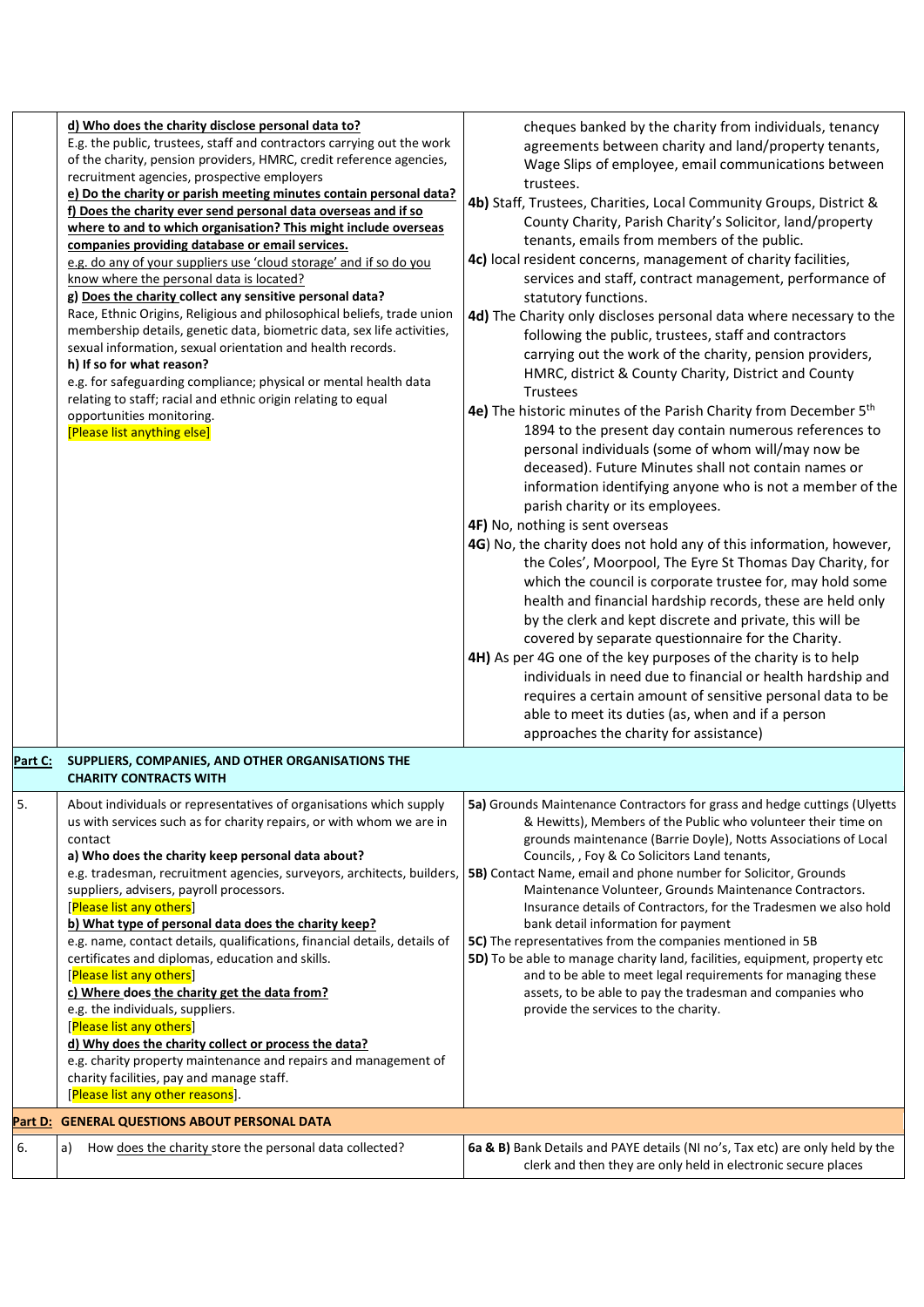|     | Does the charity take any steps to prevent unauthorised use of<br>b)<br>or access to personal data or against accidental loss, destruction<br>or damage? If so, what?<br>How does the charity manage access to data<br>C)<br>What is the process involved in giving access to staff or trustees?<br>d) | (internet banking and HMRC PAYE databases) which are password<br>protected. The other personal data mentioned, names contact<br>details etc are held whenever possibly electronically on email or<br>USB memory stick. However, some records have to be kept in<br>paper form to meet the statutory obligations of the financial<br>auditor. Parish Trustees and other staff members may hold some<br>personal contact information on emails and paper files, these are<br>not shared to anyone outside of the parish charity and its staff<br>members.<br>6C) Access to personal data is only given to bodies/companies outside of<br>the parish charity where absolutely necessary, eg to the external<br>auditor, the HMRC, etc and then only the relevant information<br>pertaining to those bodies is shared with them and nothing<br>further.<br>6D) The Clerk/RFO is the senior member of staff who has central access to<br>most records to be able to undertake the statutory duties that<br>the charity may or must fulfil. The Clerk is aware of data |
|-----|--------------------------------------------------------------------------------------------------------------------------------------------------------------------------------------------------------------------------------------------------------------------------------------------------------|------------------------------------------------------------------------------------------------------------------------------------------------------------------------------------------------------------------------------------------------------------------------------------------------------------------------------------------------------------------------------------------------------------------------------------------------------------------------------------------------------------------------------------------------------------------------------------------------------------------------------------------------------------------------------------------------------------------------------------------------------------------------------------------------------------------------------------------------------------------------------------------------------------------------------------------------------------------------------------------------------------------------------------------------------------------|
|     |                                                                                                                                                                                                                                                                                                        | protection rules and complies with these so that only personal<br>data is shared within the charity and outside of it when<br>necessary.                                                                                                                                                                                                                                                                                                                                                                                                                                                                                                                                                                                                                                                                                                                                                                                                                                                                                                                         |
| 7.  | Do any procedures exist for e.g. correcting, deleting, restricting,<br>a)<br>personal data? If so, please provide details.                                                                                                                                                                             | 7a) Yes - The Clerk updates contact lists and follows the guidance of NALC<br>Legal Topic Note 40 Retention of Records regards destruction of<br>charity files and documents, nothing is kept beyond its use.<br>However, the Clerk Cannot control what a particular Charity<br>member may or may not hold regards personal data, it is down to<br>each individual trustee to ensure they do not disclose personal<br>data to anyone who does not need valid access to it. The clerk<br>updates master copies of personal data (eg the full copy of the<br>emergency plan) upon receipts of new data and only issues it to<br>those authorised to have access.                                                                                                                                                                                                                                                                                                                                                                                                   |
| 8.  | Who has access to / is provided with the personal data<br>a)<br>(internally and externally)?<br>Is there an authorisation procedure for accessing personal data?<br>b)<br>If so, please provide details.                                                                                               | 8a) Clerk, , Charity Trustees,, Charity's Insurer, Charity's Bank, HMRC,<br>8B) Yes, The Clerk controls who certain personal data is passed to and each<br>Trustee and staff member is aware that they must not share any<br>personal data without permission.                                                                                                                                                                                                                                                                                                                                                                                                                                                                                                                                                                                                                                                                                                                                                                                                   |
| 9.  | Does the charity provide a copy of all existing privacy notices?                                                                                                                                                                                                                                       | 9a) No we did not have any before but will be introducing NALC Standard<br>Toolkit Recommended ones before the GPDR becomes law on<br>25th May 2018.                                                                                                                                                                                                                                                                                                                                                                                                                                                                                                                                                                                                                                                                                                                                                                                                                                                                                                             |
| 10. | So far as the charity is aware, has any personal data which was<br>gathered for one purpose been used for another purpose (e.g.<br>communicating charity news?) If so, please provide details.                                                                                                         | 10) No nothing that the Charity or its employees is aware of                                                                                                                                                                                                                                                                                                                                                                                                                                                                                                                                                                                                                                                                                                                                                                                                                                                                                                                                                                                                     |
| 11. | Does the charity have any policies, processes or procedures to check<br>the accuracy of personal data?                                                                                                                                                                                                 | 11) Clerk updates all master copies of records of GPDR policies, freedom of<br>information model publication scheme,                                                                                                                                                                                                                                                                                                                                                                                                                                                                                                                                                                                                                                                                                                                                                                                                                                                                                                                                             |
| 12. | In the event of a data security breach occurring, does the charity<br>a)<br>have in place processes or procedures to be followed?<br>What are these?<br>b)                                                                                                                                             | 12 A&B) To Comply with GPDR the Charity will implement and follow the<br>guidelines within the NALC GPDR Toolkit in relation to data<br>breaches.                                                                                                                                                                                                                                                                                                                                                                                                                                                                                                                                                                                                                                                                                                                                                                                                                                                                                                                |
| 13. | If someone asks for a copy of personal data that the charity<br>a)<br>holds about them, i.e. they make a 'subject access request', is<br>there a procedure for handling such a request?<br>Is this procedure contained in a written document?<br>b)                                                    | 13 A&B) At present the Charity follows its 'Freedom of Information Act<br>Model Publication Scheme' with relation to information SAR's<br>however, it will also adopt the SAR Access Policy Template and<br>utilise the Response Letter Templates when necessary provided by<br>the NALC GPDR Toolkit                                                                                                                                                                                                                                                                                                                                                                                                                                                                                                                                                                                                                                                                                                                                                            |
| 14. | Does the charity have an internal record of the consents which the<br>charity has relied upon for processing activities? e.g. to send charity<br>newsletters to residents                                                                                                                              | 14) NO At Present it has no consents, going forward the parish charity will<br>adopt the appropriate consent templates from the NALC GPDR<br>Toolkit and use these in the appropriate circumstances.                                                                                                                                                                                                                                                                                                                                                                                                                                                                                                                                                                                                                                                                                                                                                                                                                                                             |
| 15. | Are cookies used on our charity website?<br>a)<br>Does the charity provide information about the cookies used and<br>b)<br>why they are used?                                                                                                                                                          | 15a, b, c ,d) NO At present the Charity does not have its own dedicated<br>website however, it is looking to potentially develop one with a<br>company who designs and supports parish charity websites, if<br>possible it will not have cookies, if this is not possible and we have                                                                                                                                                                                                                                                                                                                                                                                                                                                                                                                                                                                                                                                                                                                                                                            |